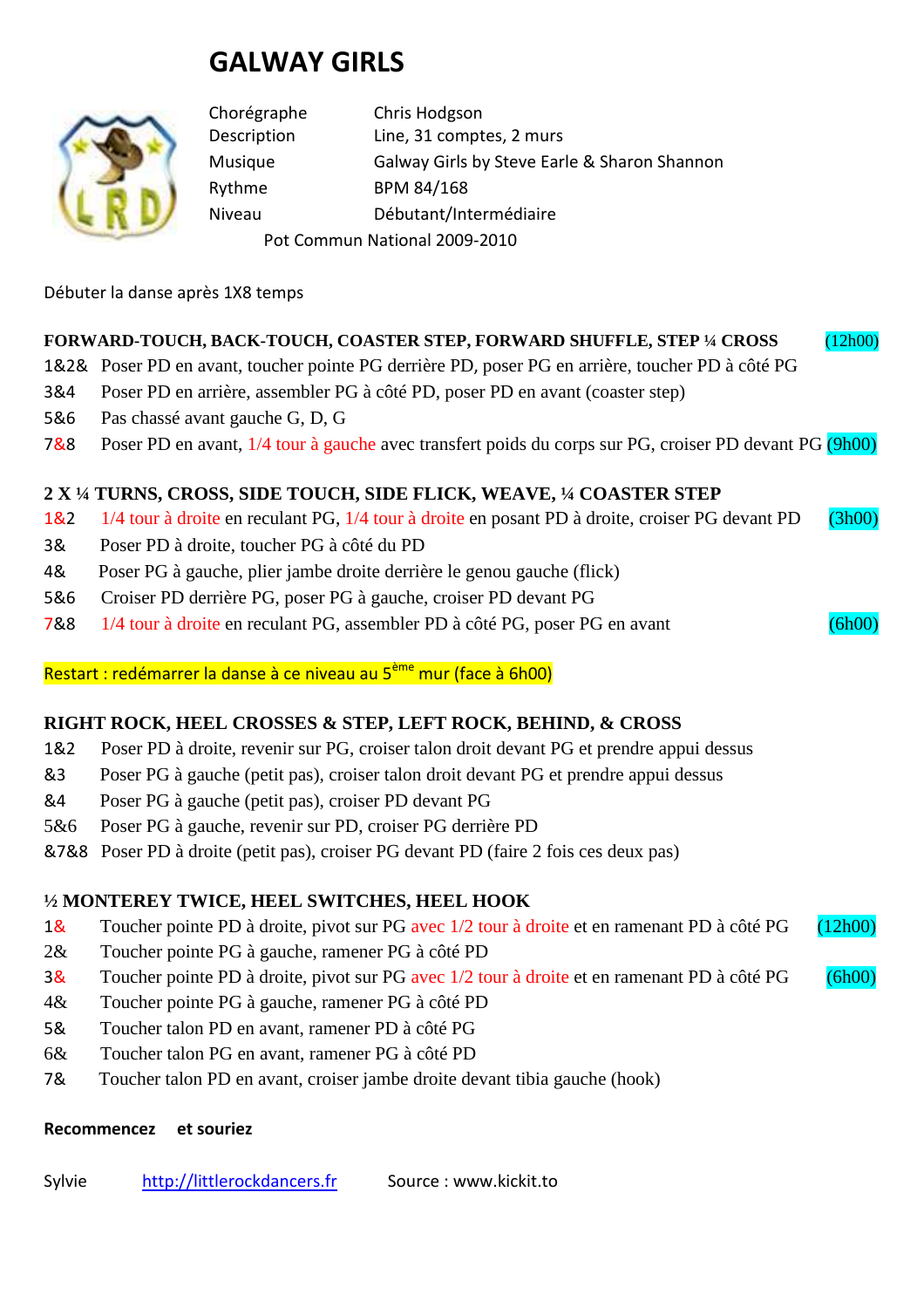ℐ Galway Girls Choreographed by Chris Hodgson Description:31 count, 2 wall, beginner/intermediate line dance Musique: Galway Girl by Sharon Shannon & Steve Earle [CD: The Diamond Mountain Sessions / **19 Tiunes** (a) Buy now! Start dancing on lyrics FORWARD-TOUCH-BACK-TOUCH, COASTER STEP, SHUFFLE FORWARD, STEP-¼ -CROSS 1&Step right forward, touch left back 2&Step left back, touch right together 3&4Step right back, step left together, step right forward 5&6Shuffle left forward-right-left 7&8Step right forward, pivot ¼ turn left, cross right over left (9:00) ¼ -¼ -CROSS, SIDE-TOUCH-SIDE-FLICK, WEAVE, ¼ TURN COASTER STEP 1&2Turn ¼ right and step left back, turn ¼ right and step right to right side, cross left over right 3&Step right to side, touch left together 4&Step left to side, flick right behind left knee 5&6Cross right behind left, step left to side, cross right over left 7&8Turn ¼ right and step left back, step right together, step left forward (6:00) Restart here on wall 5 (facing 6:00) SIDE-ROCK-HEEL CROSS & CROSS & CROSS, SIDE-ROCK-BEHIND, & CROSS & CROSS 1&2Step right to side, rock weight onto left, cross right heel over left &3Small step left to left, cross right heel over left &4Small step left to left, cross right over left 5&6Step left to side, rock weight onto right, cross left behind right &7Small step right to right, cross left over right &8Small step right to right, cross left over right (6:00) ½ MONTEREY TURN TWICE, HEEL SWITCHES, HEEL HOOK 1&Touch right to side, turn ½ right and step right together 2&Touch left to side, step left together 3&4&Repeat 1&2& again 5&Touch right heel forward, step right together 6&Touch left heel forward, step left together 7&Touch right heel forward, hook right over (6:00) REPEAT